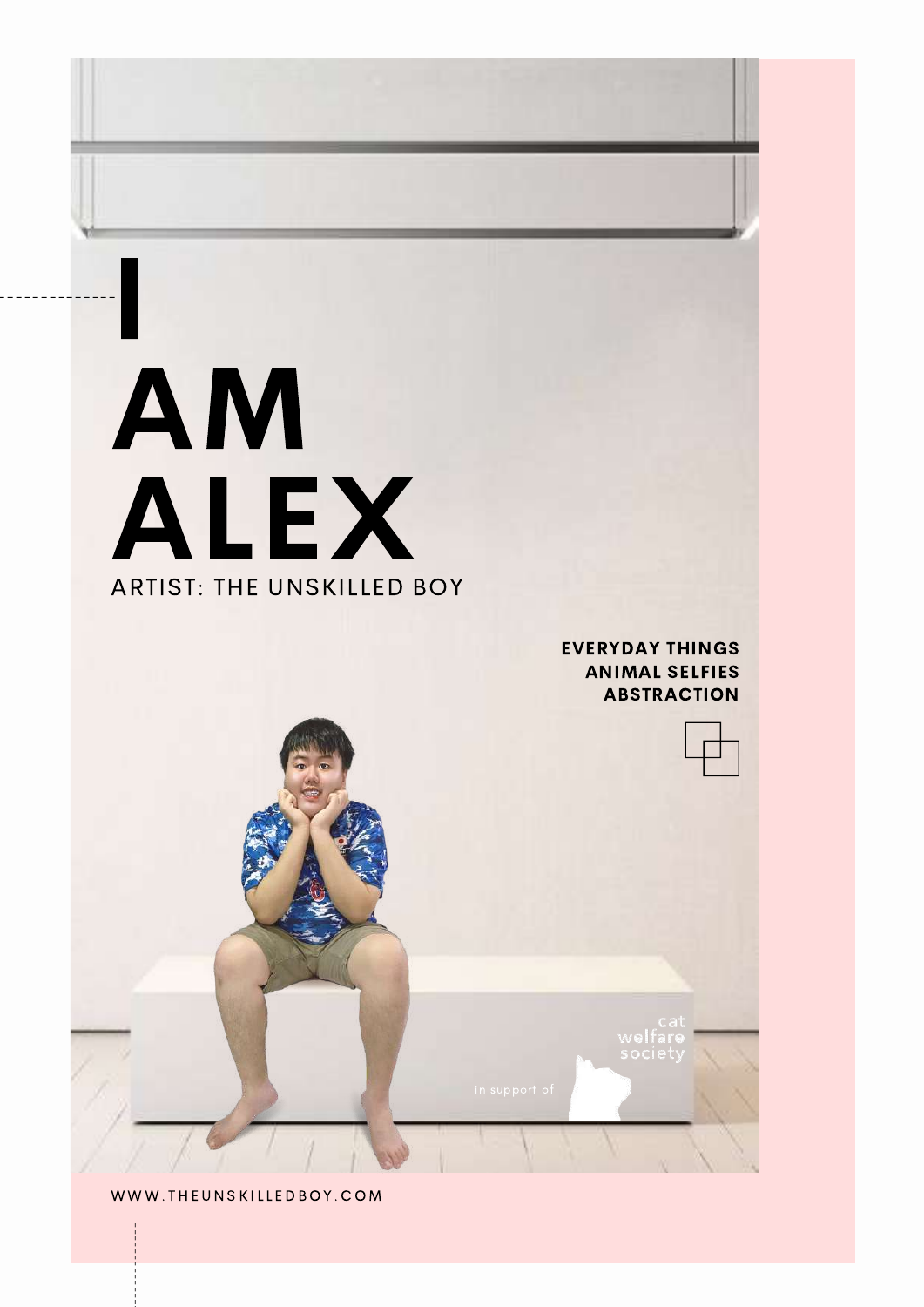Autistic teen artist, The Unskilled Boy (also known as Alex Lim), will hold his first solo exhibition on August 19, in support of Cat Welfare Society

Media Release

August 17 2021: Autistic teen artist @theunskilledboy (Alex Lim) is holding his virtual exhibition, "I Am Alex" for a good cause. The show, which opens this Thursday on August 19, will feature 45 acrylic paintings and 50% of the sales proceeds will go to Cat Welfare Society (CWS). Each canvas painting (20x26x2cm) is priced affordably at \$55, and a special edition painting (61x91x1.5cm) at \$650.

The 16-year-old has already donated \$962.50 to CWS after 35 preview art pieces were sold from June to early August. Each piece was priced at \$55. The artist hopes to reach his target of \$2,000 by end August.

The new paintings will be

presented in a virtual show on [theunskilledboy.com](http://www.theunskilledboy.com/) . Originally planned at [Studio](https://www.instagram.com/studion.e.o.n/) Neon gallery, the exhibition was initiated by Haji Lane's multi-disciplinary artist [@PrettyFreakyFantasy](https://www.instagram.com/prettyfreakyfantasy/) when he first saw Alex's watercolour paintings in May.

It'll became a virtual event due to the increased number of Covid-19 cases from July. The virtual show, conceptualised by creative outfit [Infected](http://www.infected.studio/) Studio with technical support by Artplacer, lets visitors "walk through" the space to view the artworks up close.

The same collection will also be displayed on @theunskilledboy's [Instagram](https://www.instagram.com/theunskilledboy/) and **[Facebook](https://www.facebook.com/theunskilledboy)** profiles, plus [BigCartel](https://theunskilledboy.bigcartel.com/) and [Etsy](https://www.etsy.com/shop/TheUnskilledBoy) stores from August 19 at 12 noon.



**I AM ALEX** 

Artist: The Unskilled Boy

------------------------------------------------------------------------------------------

August 19 - 31 2021

"CWS is very happy and grateful to have been chosen as the beneficiary of Alex's work. All donated funds will be channelled into helping the cats of Singapore through our programmes. We hope the exhibition will also help raise awareness on our Singapore cats and rally more support for their care."

Thenuga Vijakumar, CWS Pres ident

## ARTIST STATEMENT

The exhibition paintings fall into three categories: Abstraction • Animal Selfies • Things & Nature. @theunskilledboy uses different painting techniques – from brushes, fingers, knife brushes to wooden sticks and wood blocks.



"What inspires me are everyday things I see around me, nature

and the different feelings I get," says the artist, who also uses neon pens, watercolour and impasto for his work. The teen started painting his series of work in a span of four months, from May through early August. In total, he has painted over 90 works, including 35 preview artworks in June as well as commissioned pieces.

"I plan to use the remaining money to buy more materials for my next charity project in November," he adds. "I want to do something meaningful with my paintings."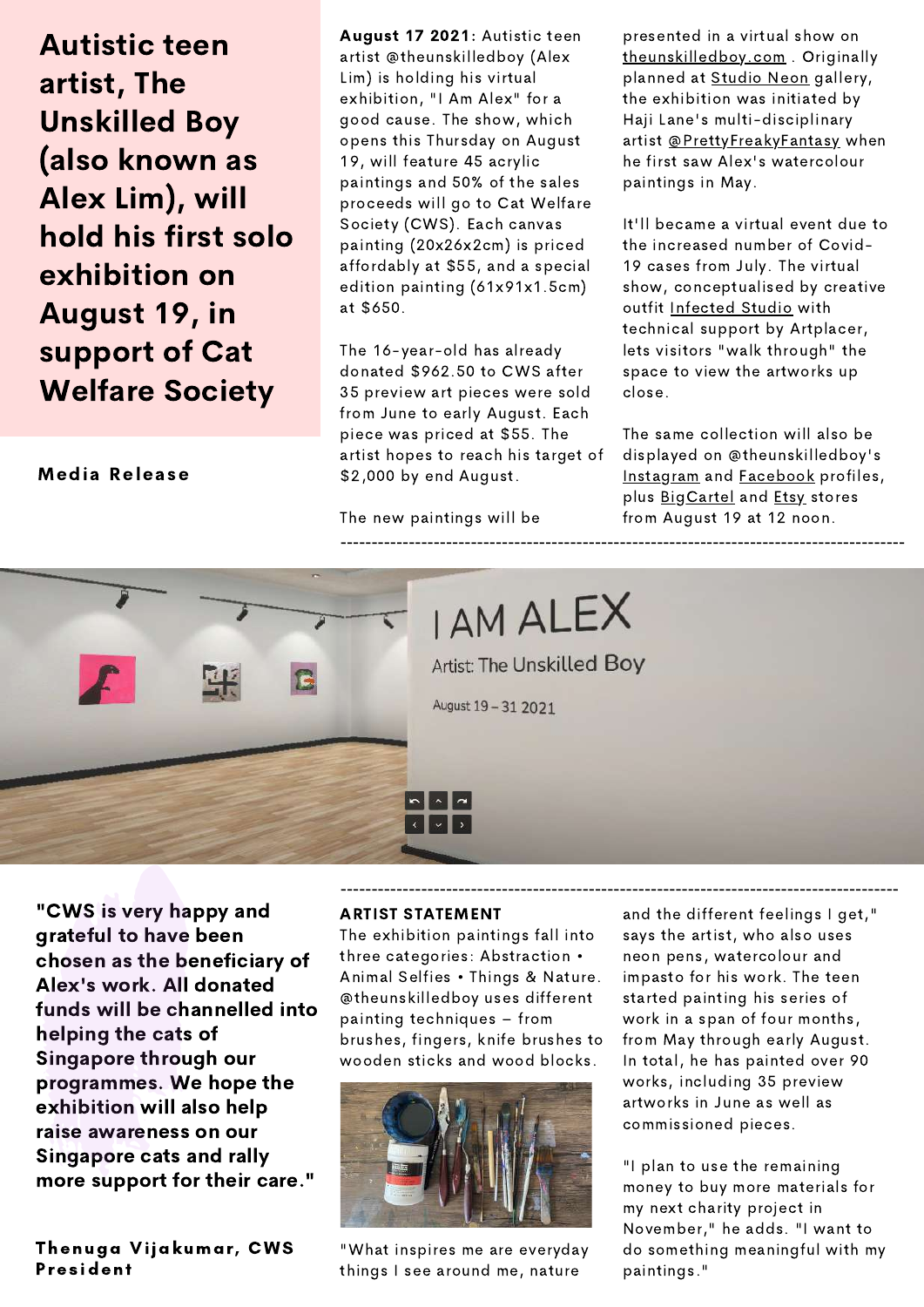



This is a special edition painting that represents the spirit of the exhibition collection. A colourful artwork of cheerful monsters, using acrylic and ink pens on a triple-primed gesso cotton canvas.

COOKIE MONSTERS 61x91x1.5cm SGD650